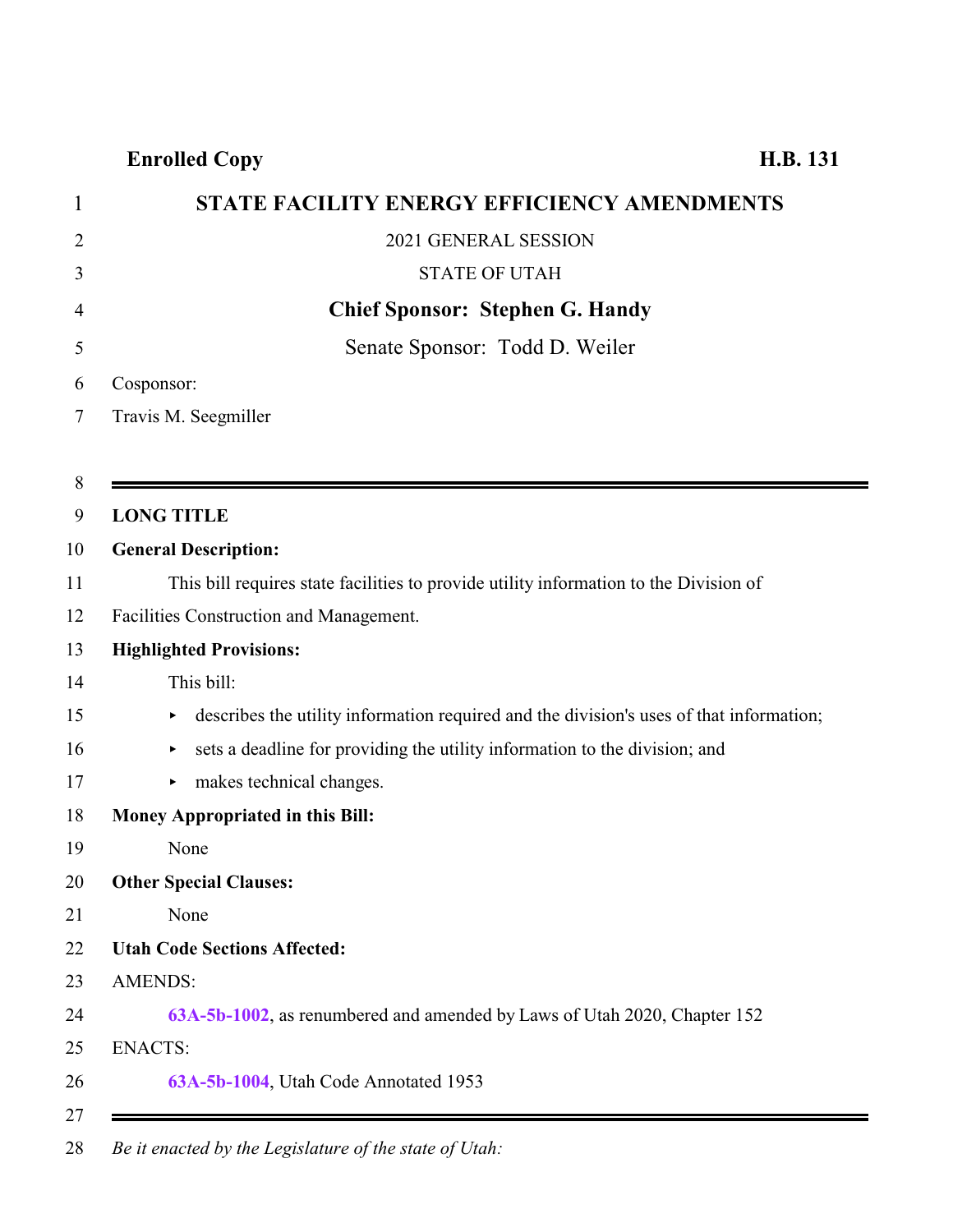<span id="page-1-0"></span>**H.B. 131 Enrolled Copy**

| 29 | Section 1. Section 63A-5b-1002 is amended to read:                                              |
|----|-------------------------------------------------------------------------------------------------|
| 30 | 63A-5b-1002. State Building Energy Efficiency Program.                                          |
| 31 | (1) The division shall:                                                                         |
| 32 | (a) develop and administer the energy efficiency program, which shall include                   |
| 33 | guidelines and procedures to improve energy efficiency in the maintenance and management of     |
| 34 | state facilities;                                                                               |
| 35 | (b) provide information and assistance to agencies in $[\text{their}]$ the agencies' efforts to |
| 36 | improve energy efficiency in state facilities;                                                  |
| 37 | (c) analyze energy consumption by agencies to identify opportunities for improved               |
| 38 | energy efficiency;                                                                              |
| 39 | (d) establish an advisory group composed of representatives of agencies to provide              |
| 40 | information and assistance in the development and implementation of the energy efficiency       |
| 41 | program; and                                                                                    |
| 42 | (e) submit to the governor and to the Infrastructure and General Government                     |
| 43 | Appropriations Subcommittee of the Legislature an annual report that:                           |
| 44 | (i) identifies strategies for long-term improvement in energy efficiency;                       |
| 45 | (ii) identifies goals for energy conservation for the upcoming year; and                        |
| 46 | (iii) details energy management programs and strategies that were undertaken in the             |
| 47 | previous year to improve the energy efficiency of agencies and the energy savings achieved.     |
| 48 | (2) Each agency shall:                                                                          |
| 49 | (a) designate a staff member that is responsible for coordinating energy efficiency             |
| 50 | efforts within the agency with assistance from the division;                                    |
| 51 | (b) provide energy consumption and costs information to the division;                           |
| 52 | (c) develop strategies for improving energy efficiency and reducing energy costs; and           |
| 53 | (d) provide the division with information regarding the agency's energy efficiency and          |
| 54 | reduction strategies.                                                                           |
| 55 | (3) (a) An agency may enter into a performance efficiency agreement for a term of up to         |
| 56 | 20 years.                                                                                       |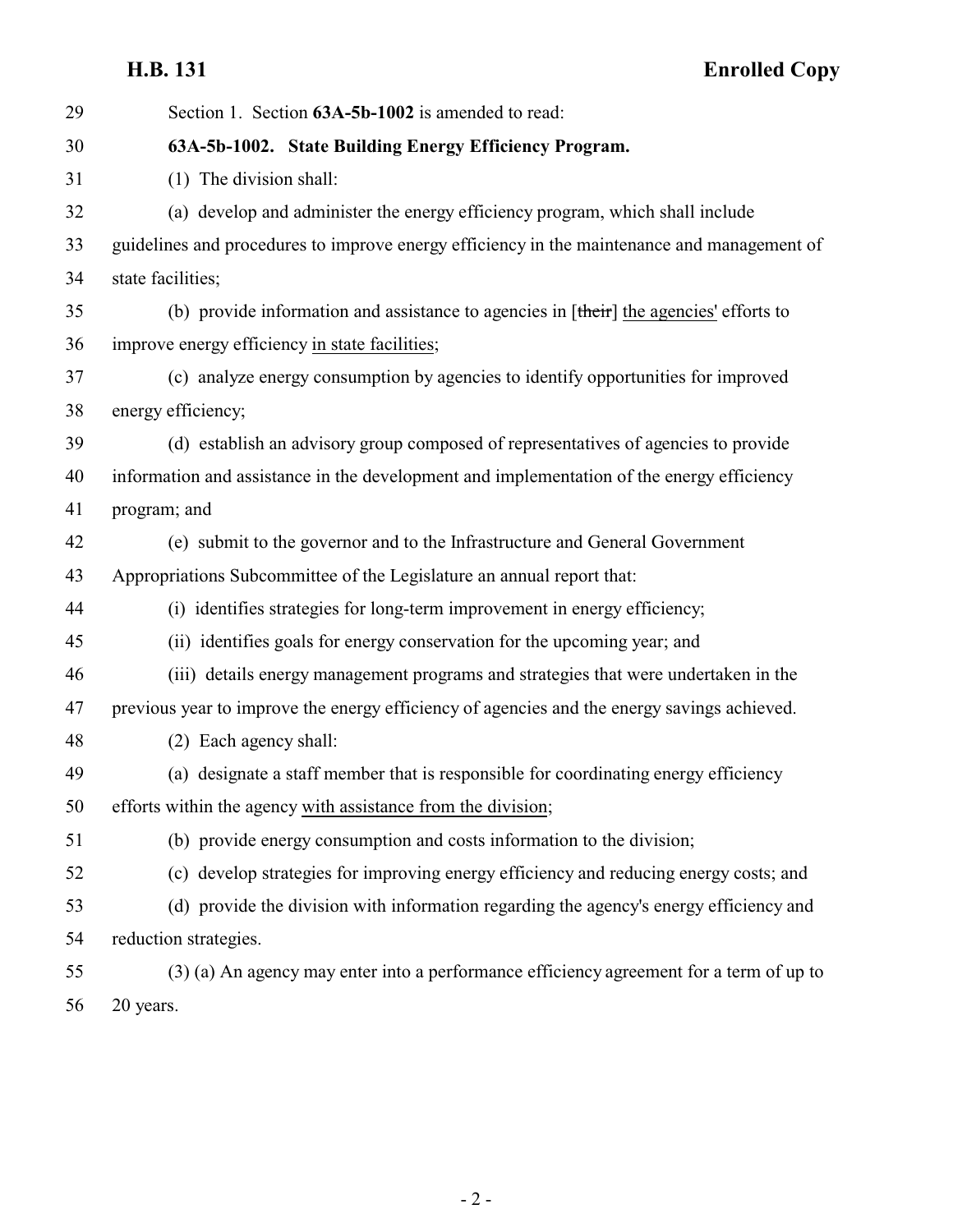# **Enrolled Copy H.B. 131**

| 57 | (b) Before entering into a performance efficiency agreement, the agency shall:                          |
|----|---------------------------------------------------------------------------------------------------------|
| 58 | (i) utilize the division to oversee the project unless the project is exempt from the                   |
| 59 | division's oversight or the oversight is delegated to the agency under the provisions of Section        |
| 60 | 63A-5b-701;                                                                                             |
| 61 | (ii) obtain the prior approval of the governor or the governor's designee; and                          |
| 62 | (iii) provide the Office of the Legislative Fiscal Analyst with a copy of the proposed                  |
| 63 | agreement before the agency enters into the agreement.                                                  |
| 64 | (4) An agency may consult with the energy efficiency program manager within the                         |
| 65 | division regarding:                                                                                     |
| 66 | (a) the cost effectiveness of energy efficiency measures; and                                           |
| 67 | (b) ways to measure energy savings that take into account fluctuations in energy costs                  |
| 68 | and temperature.                                                                                        |
| 69 | (5) (a) Except as provided under Subsection (5) $[\theta$ )(c) and subject to future budget             |
| 70 | constraints, the Legislature may not remove energy savings from an agency's appropriation.              |
| 71 | (b) An agency shall use energy savings to:                                                              |
| 72 | (i) fund the cost of the energy efficiency measures; and                                                |
| 73 | (ii) if funds are available after meeting the requirements of Subsection $(5)(b)(i)$ , fund             |
| 74 | and implement new energy efficiency measures.                                                           |
| 75 | (c) The Legislature may remove energy savings if:                                                       |
| 76 | (i) an agency has complied with Subsection $(5)(b)(i)$ ; and                                            |
| 77 | (ii) no new cost-effective energy efficiency measure is available for implementation.                   |
| 78 | Section 2. Section 63A-5b-1004 is enacted to read:                                                      |
| 79 | 63A-5b-1004. State facility energy efficiency data.                                                     |
| 80 | (1) On or before July 1, 2022, each state facility shall submit to the division, or verify              |
| 81 | that the division already collects, the utility information for the state facility's utilities for each |
| 82 | month, beginning with May 2021 and ending with May 2022.                                                |
| 83 | (2) A state facility shall submit the utility information described in Subsection (1):                  |
|    |                                                                                                         |

<span id="page-2-0"></span>84 (a) in a format approved by the division;